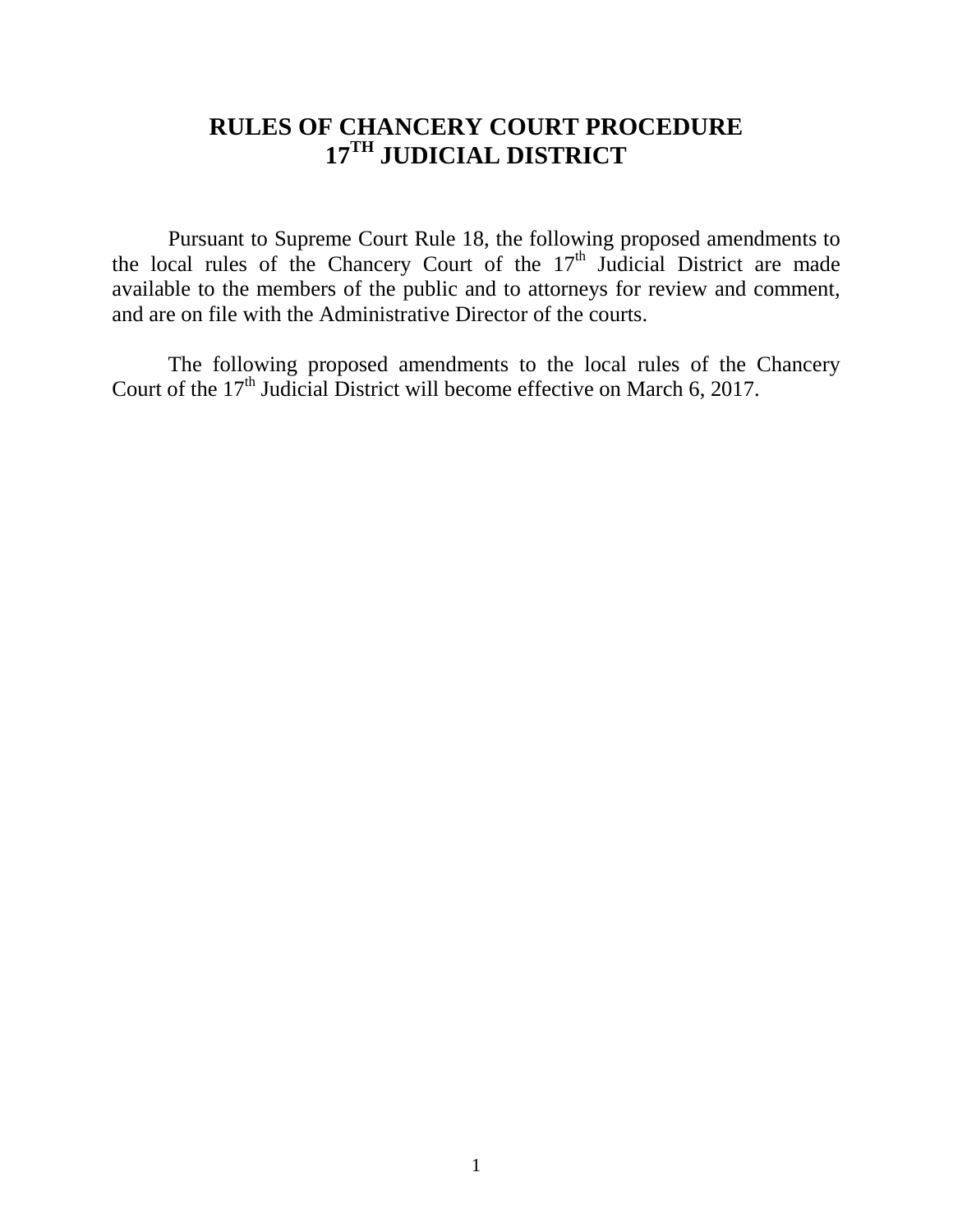### **RULES OF CHANCERY COURT PROCEDURE 17TH JUDICIAL DISTRICT**

### **GENERAL RULES**

**Rule 1010. Sessions of Court**. Regular sessions of Chancery Court will be held in Bedford County on the third Monday of November; in Lincoln County on the second Monday of September; in Marshall County on the first Monday of August; and in Moore County on the third Monday of September. Attorneys with cases pending shall be present at the regular session. The Chancellor's regular days within each session shall generally be as follows: each Tuesday in Lincoln County; each Wednesday in Marshall County; each Friday in Bedford County; and the second and fourth Mondays of each month in Moore County. The Last full week of each month is reserved for contested cases requiring one or more days to hear. In the event a holiday, judicial conference or other event necessitating deviation arises, the court may select an alternate day and notify the Clerk and Master in the affected county.

**Rule 1011. Docket Call.** The Court will call the docket consisting of Chancery, Probate, and Adoption matters at the opening of its regular sessions. The court may set cases at other times to ascertain the status and set deadlines for their disposition. The court may dismiss open cases for failure of prosecution where they have been dormant without cause shown for an extended time of more than one (1) year. The court may dismiss modification or re-opened cases after six (6) months. The court will dismiss any case, unless family law related, that has been filed for two (2) years or more unless counsel of record enters a scheduling order setting out deadlines for the completion of all discovery, the argument of pre-trial matters, and the setting of a pre-trial conference and trial date at the first call of the docket subsequent to the two (2) year anniversary date. In all family law related cases, the scheduling order must be entered at the first call of the docket subsequent to the one year anniversary from file date. It is the responsibility of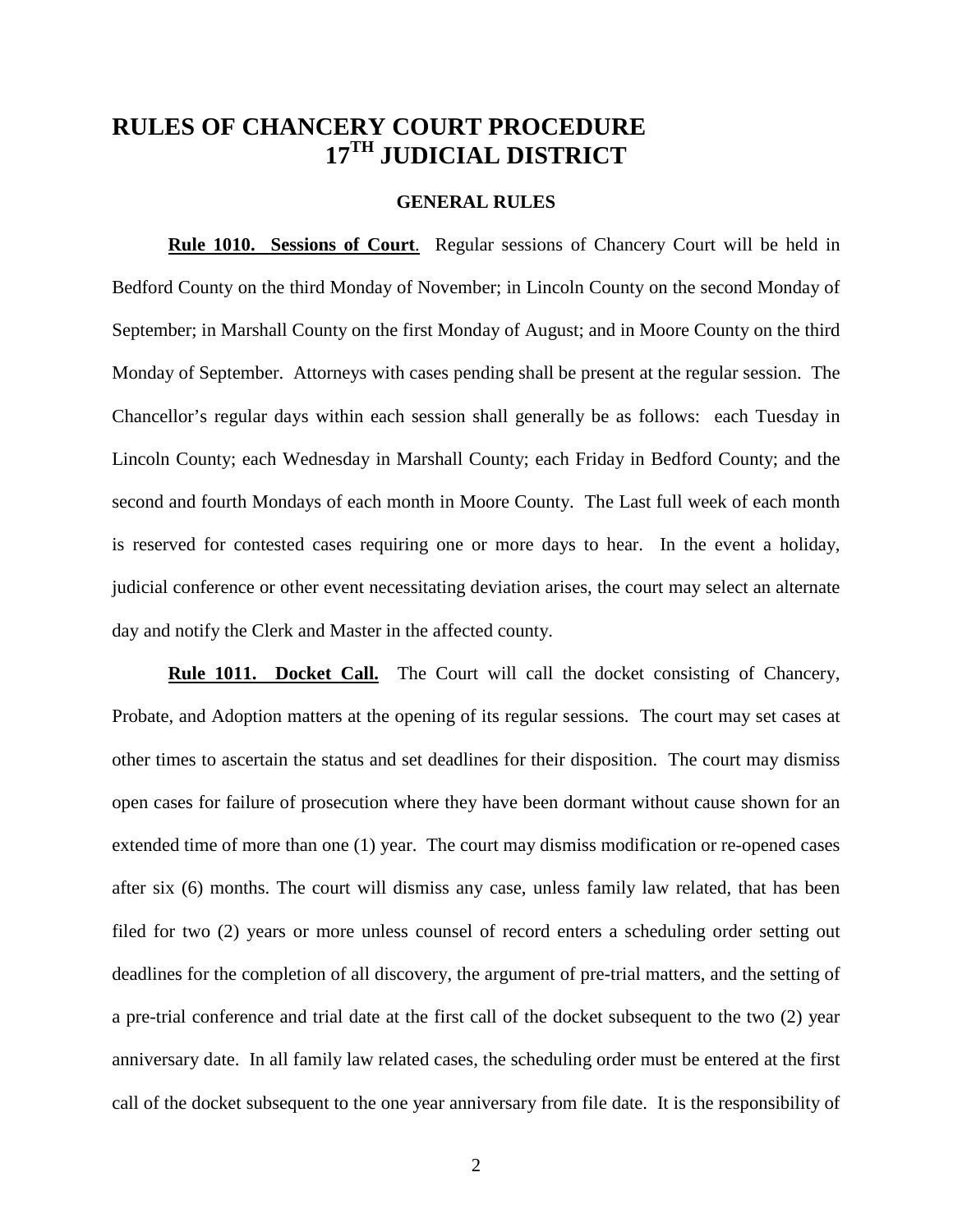the counsel of record and/or parties without representation by counsel to confer prior to the call of the docket in order to arrive at agreement as to the dates to be included in the scheduling order. If no such agreement can be reached regarding the scheduling order, the court will rule on the dates/matters/issues in controversy regarding the scheduling order at the call of the docket. If an order of dismissal is entered under this rule, copies of the order of dismissal will be mailed to counsel of record for each party and to any party without counsel of record by the Clerk and Master, if the whereabouts of such party can be ascertained upon reasonable inquiry by the Clerk.

**Rule 1012. Docketing of cases.** The Chancellor's calendar will control the docketing of all contested matters. Attorneys should schedule all contested matters with the Chancellor or the Chancellor's Administrative Assistant and uncontested matters with the Clerk and Master of the county where the action is filed. All divorce litigants are urged to complete the parenting class prior to the case being docketed for hearing.

**Rule 1013. Uncontested cases.** All uncontested Chancery matters, with the exception of probate matters, may be hear by either Circuit Judge or the Chancellor at the convenience of the bar and may be scheduled by the Clerk and Master of the county where the action is filed. Probate matters shall be heard by the Chancellor, unless designated to be heard by the Clerk and Master or other Special Judge.

**Rule 1014. Contested cases.** All contested Chancery matters filed or reopened after the adoption of these rules shall be heard by the Chancellor, unless a significant portion of the suit in question has been heard by either of the Circuit Judges prior to the adoption of these rules. Any cases docketed prior to the adoption of these rules under the previous rules shall remain on the docket of the judge who scheduled the case. A significant portion of the suit shall be defined as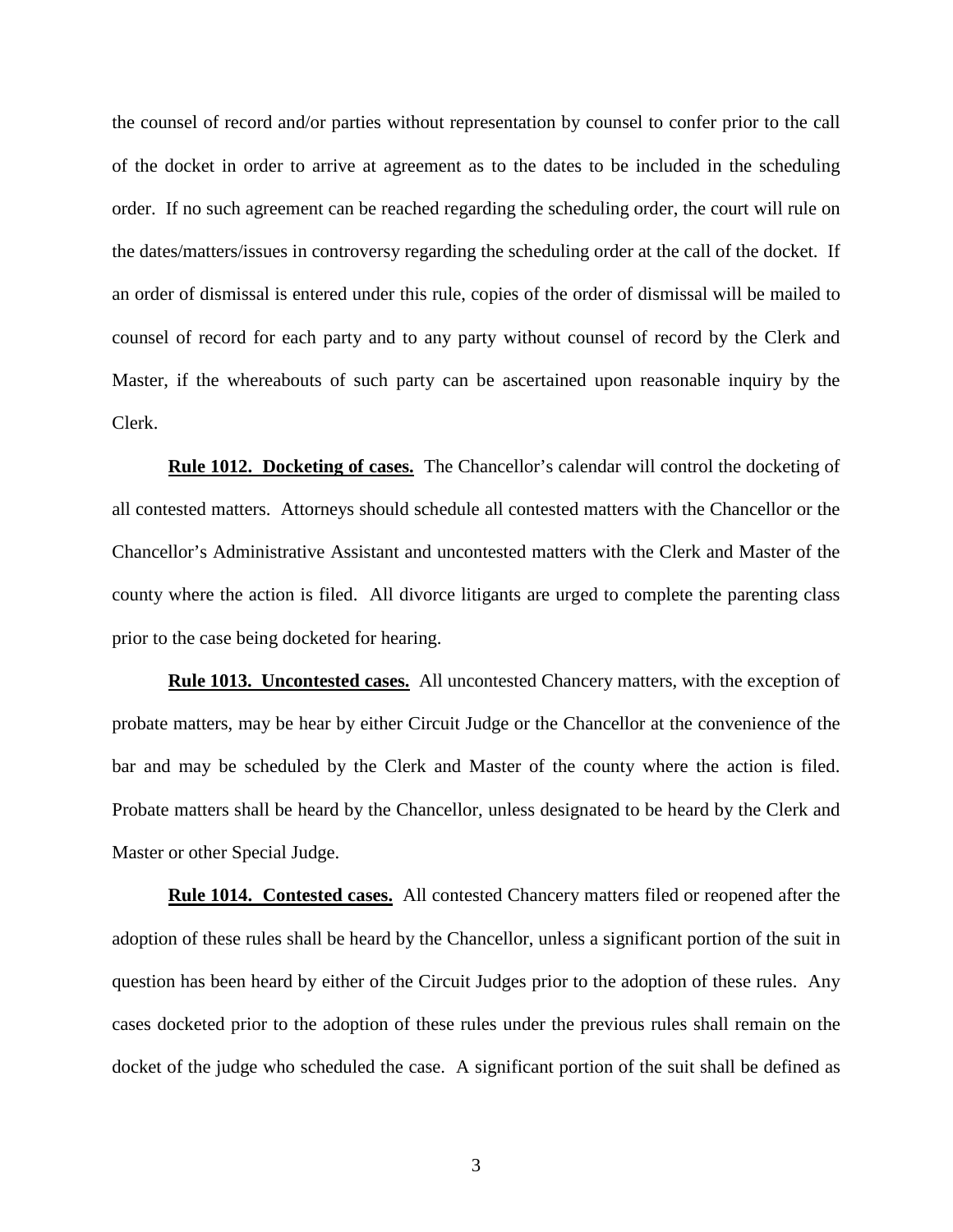that portion of a prior contested case that would require transcription of the record of prior proceedings in order to afford the parties complete relief. The Chancellor will decide any dispute that arises as to whether a significant portion of a case has been heard by another judge.

**Rule 1020. Interrogatories**. Interrogatories shall be limited to thirty (30) questions in any given set. Subparts of a question shall be counted as additional questions for the purpose of determining the overall number. Leave of court must be obtained to submit more than thirty (30) interrogatories or to submit additional sets of interrogatories beyond the first set with notice to adversary parties. Requests for leave shall include copies of such additional interrogatories or sets of interrogatories to be submitted and a statement of counsel as to the necessity for such information, its relevance, or its likelihood to lead to relevant information, and the fact that it cannot readily be obtained from other sources.

**Rule 1021. Mandatory Pre-Trial Conference.** In all contested counsel for the parties shall schedule a pre-trial conference with the court at least one calendar week in advance of the commencement of the trial. This conference may be held in person or by telephone as counsel desires. It is the responsibility of counsel to set up the pretrial conference with the court, either directly with the Chancellor, Chancellor's Administrative Assistant or the Clerk and Master for the county in which such case is to be tried. If a party is not represented by counsel, opposing counsel must make reasonable effort to notify the party of the scheduling of the pre-trial conference. The parties must exchange proposed witness lists prior to the pre-trial conference.

**Rule 1023. Written Findings and Conclusions**. Requests for written findings of fact and conclusions of law should be accompanied by proposed findings of fact and conclusions of law and submitted in writing prior to the entry of judgment. The court may decline to make written findings and conclusions if findings and conclusions have been stated from the bench.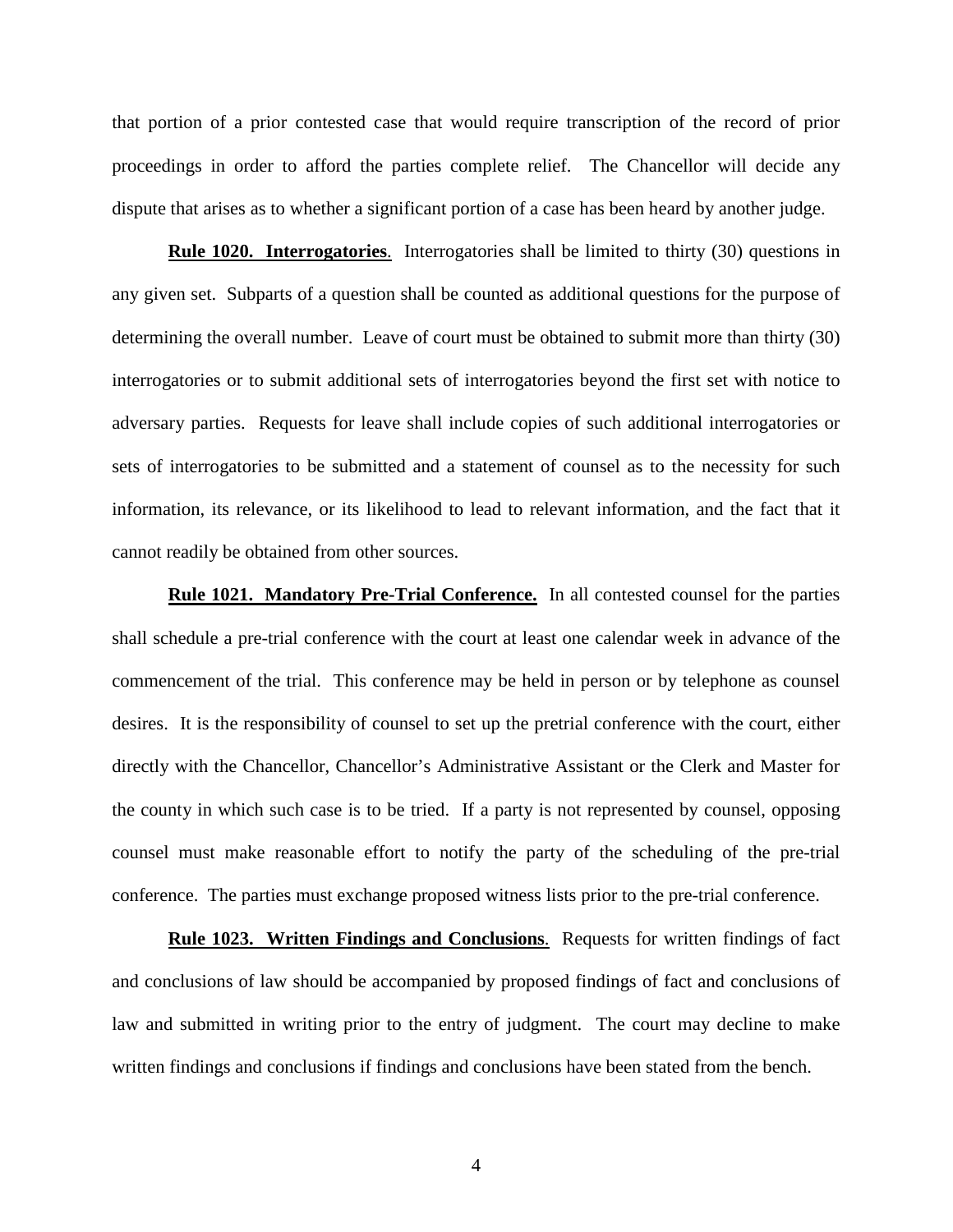**Rule 1030. Contested Domestic Cases**. In all contested divorce cases, each party shall prepare, send to the other party, and file one week before trial, a sworn statement of income and expenses adjusted to monthly amounts. Each party shall also prepare, send to the other party and file one week before trial, a sworn financial statement of assets, liabilities and net worth with separate columns for husband, wife, joint and total. Each party shall also prepare, send to the other party and file one week before trial, a proposed classification of property or debt and a proposed division and/or allocation of each type of property whether separate or marital. A party may apply to the court for such protective orders as may be reasonably necessary to avoid unreasonable and unnecessary disclosure of information required by this rule. Each party shall also prepare, send to the other party and file with the court one week before trial a short statement identifying the contested issues to be presented to the court and a short statement identifying issues which have been settled, or agreed to, by the parties. Counsel may submit these statements jointly or individually as they desire. Cites of case law or statutes upon which counsel expects to argue/rely shall also be submitted in this same manner at the same time.

**Rule 1031. Pendente Lite Hearings.** Any Request for a Pendente Lite or Temporary Hearing, shall include a statement of facts justifying the relief sought, and before the hearing, the parties will exchange and file sworn statements in support of, or in opposition to, the relief sought. When the relief sought is child support, custody and/or alimony, the sworn statement shall specifically include statements of income and expense adjusted to monthly amounts and a Proposed Parenting Plan, along with a proposed child support worksheet. Testimony by witnesses at the temporary hearing will be limited to the discretion of the Court. If a case where custody is being determined and the court feels that a Guardian *Ad Litem* (GAL) is necessary,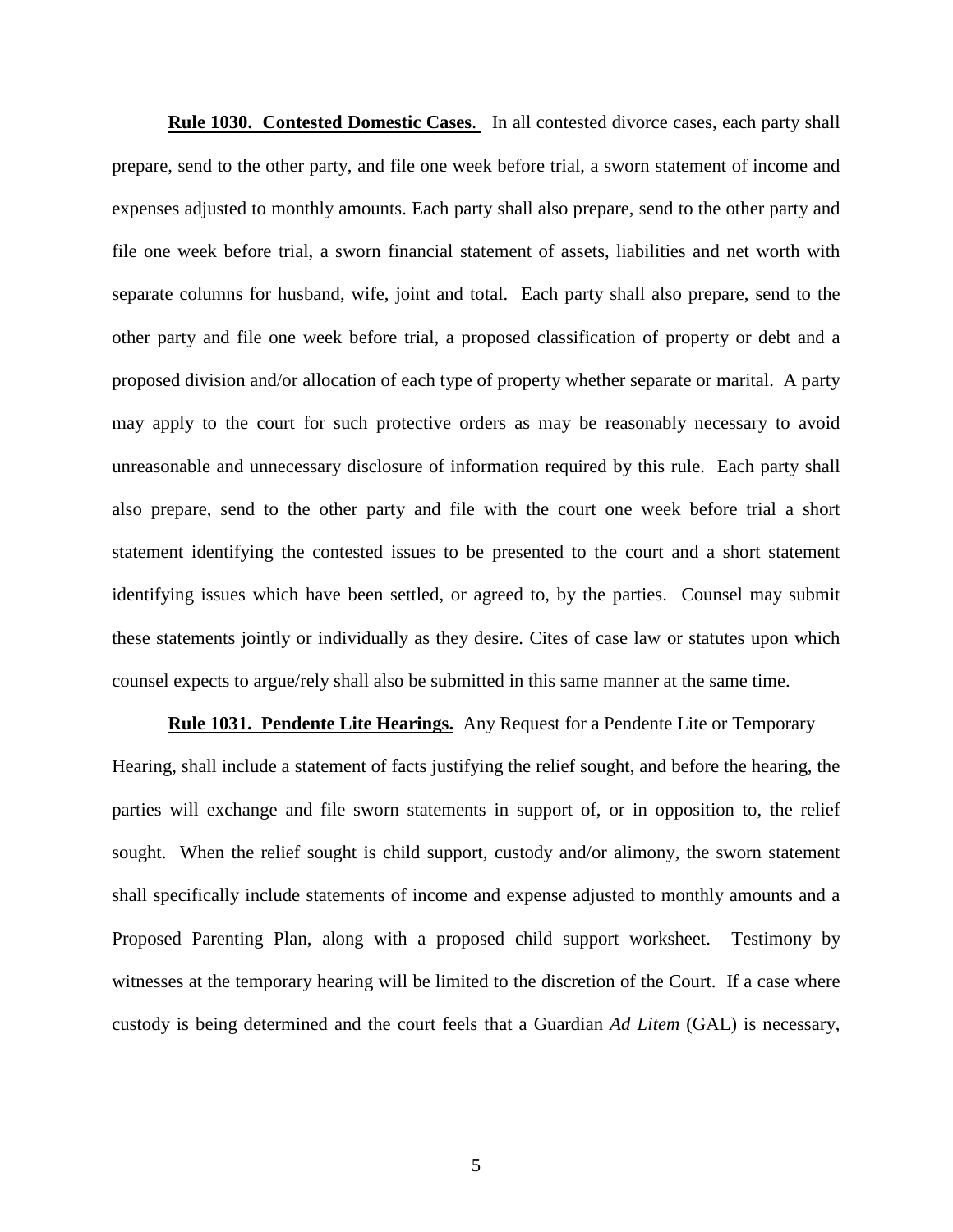one will be appointed by the Court, with the costs for the said GAL to be determined by the court.

**Rule 1032. Submission of Orders**. In all civil cases, unless otherwise directed, within ten (10) days after the presiding judge announces a decision or files a memorandum opinion, the Attorney for the prevailing litigant (or pro se litigant) shall submit to the Clerk of the court an order containing the ruling of the Court. Prevailing counsel (or pro se litigant) shall serve a copy on opposing counsel (or pro se litigant) pursuant to Rule 58 of the *Tennessee Rules of Civil Procedure*. Such order(s), if not agreed to, shall be lodged with the Clerk for five (5) judicial days to afford the opposing party an opportunity to object. Orders signed by all parties or their counsel, as well as Agreed Orders, which have been lodged with the Clerk, shall be presented to the Judge forthwith.

**Rule 1033. Enforcement of Orders**. If a Chancery Court order needs to be enforced, a petition, motion or other pleading to show cause or contempt can be filed with service on the respondent(s) being had according to the *Tennessee Rules of Civil Procedure.* In the event an attachment for contempt, either civil or criminal, is requested the bond shall be set by the Chancellor, or Judge sitting by interchange. If no bond is set, the respondent(s) shall have a hearing set within ten (10) days to determine whether a bond should be set or if the respondent(s) should be held without bond until the hearing which disposes of the attachment. If a bond is set, the respondent(s) must file a motion for a hearing to review the bond. Said bond review hearing shall be set within ten (10) days of the filing of the motion to review bond.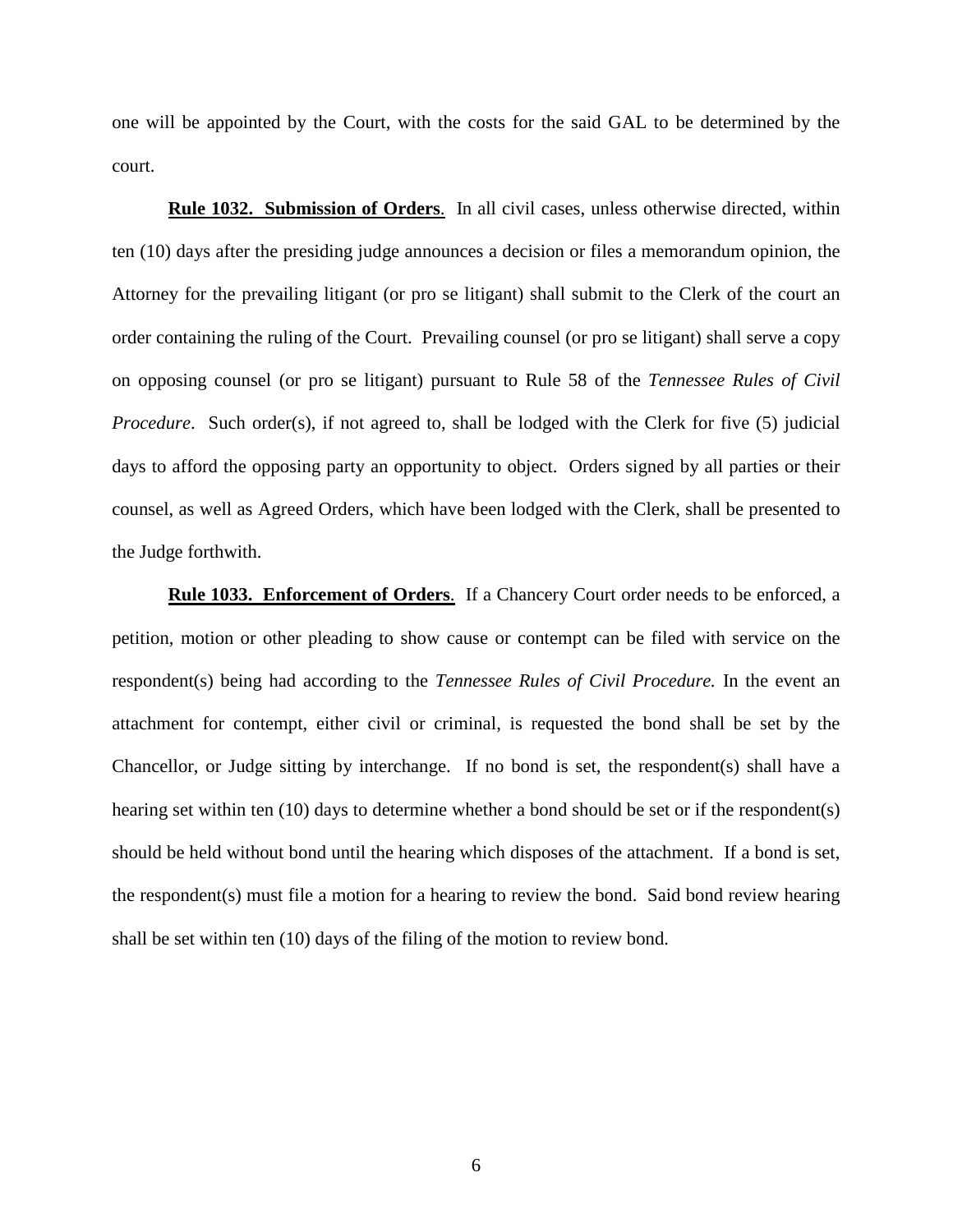### **ADOPTION MATTERS**

### **Rule 1040. Surrenders.**

- 1. Surrenders may usually be scheduled as *ex parte* matters.
- 2. In Chancery Court all surrender documents shall be reviewed by the Clerk's office before the surrender occurs.
- 3. Counsel shall inform the Court's Administrative Assistant if more than one child is the subject of surrender or circumstances exist that will require an unusually lengthy hearing.
- 4. There shall be a separate surrender for each child.

**Rule 1041. Petitions for Adoption.** A separate verified petition must be filed for each adoptive child. Separate docket numbers shall be assigned to each petition, and there shall be a separate final order in each case. Cases involving the same petitioner shall be assigned to the same Judge. Relief from this rule may be requested upon motion of the filing party at the initial filing of the proceeding.

**Rule 1042. Waivers.** The law allows the Court to waive certain procedures and time requirements in appropriate circumstances. Counsel or parties may not assume that the Court will routinely waive such procedures or requirements. Anyone seeking waiver shall, in a motion or proposed order, cite the statutory authority thereof and state the circumstances justifying relief.

**Rule 1043. Adoptions -** Final Hearings – Minors.

1. In an adoption by relatives or a step-parent, the Court usually waives or shortens the six-month waiting period after filing if the child has lived in the home for more than one (1) year.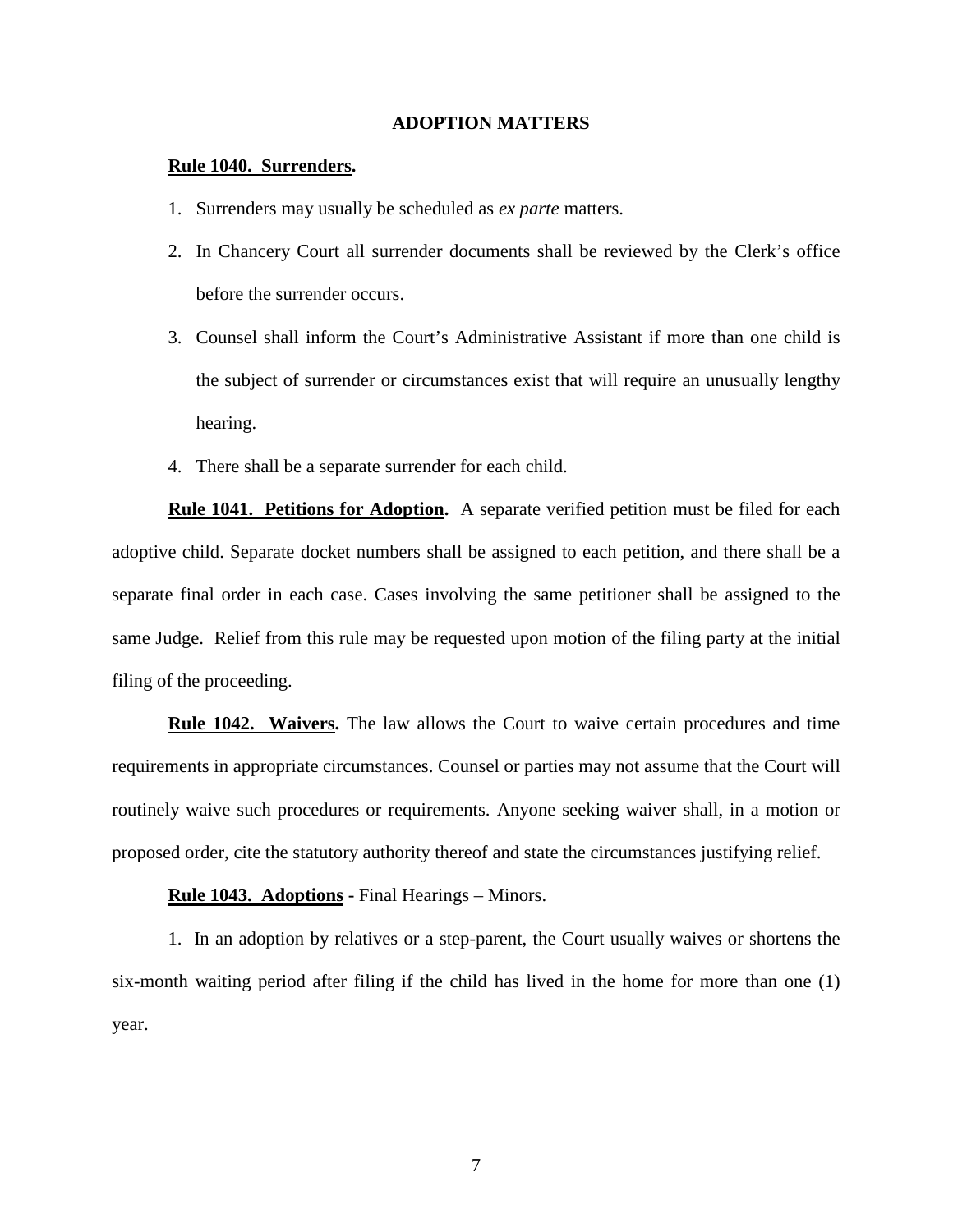2. In other adoptions, the Court is unlikely to waive or reduce in the six-month waiting period after filing the petition unless the child has lived in the home for more than one (1) year and there are compelling reasons.

3. In no event is a final hearing to be scheduled less than ten (10) days after the petition is filed.

4. The child and the parents shall appear before the Court for the final hearing unless specifically excused by the Court. Appropriate dress is required.

**Rule 1044. Terminations.** If a proposed termination is contested or either natural parent is incarcerated, counsel shall so advise the Court. Parents whose rights are subject to termination may be eligible for an appointed attorney. Lawsuits to terminate parental rights shall be concluded before the adoption is set.

**Rule 1045. Final Report on Adoption.** The final report in response to the Court's Order of Reference shall be filed at least three (3) days before the final hearing. The purpose of the Court's Order of Reference is to bring the status of the prospective adoptive home and the child up to date immediately prior to finalization of the adoption.

### **SPECIAL PROCEDURES FOR EXTRAORDINARY INTERLOCUTORY RELIEF**

**Rule 1051. Filing of Complaints**. Complaints for writs of certiorari, restraining orders, or other extraordinary relief shall be first filed with the Clerk and then presented to the judge.

**Rule 1052. Restraining Orders.** Proposed restraining orders shall be prepared by counsel prior to submitting the request for relief to the judge. The restraining order, except in domestic cases, shall provide for a hearing for temporary injunction and shall provide a place therein for the court to set a date, time and location for such a hearing. The proposed restraining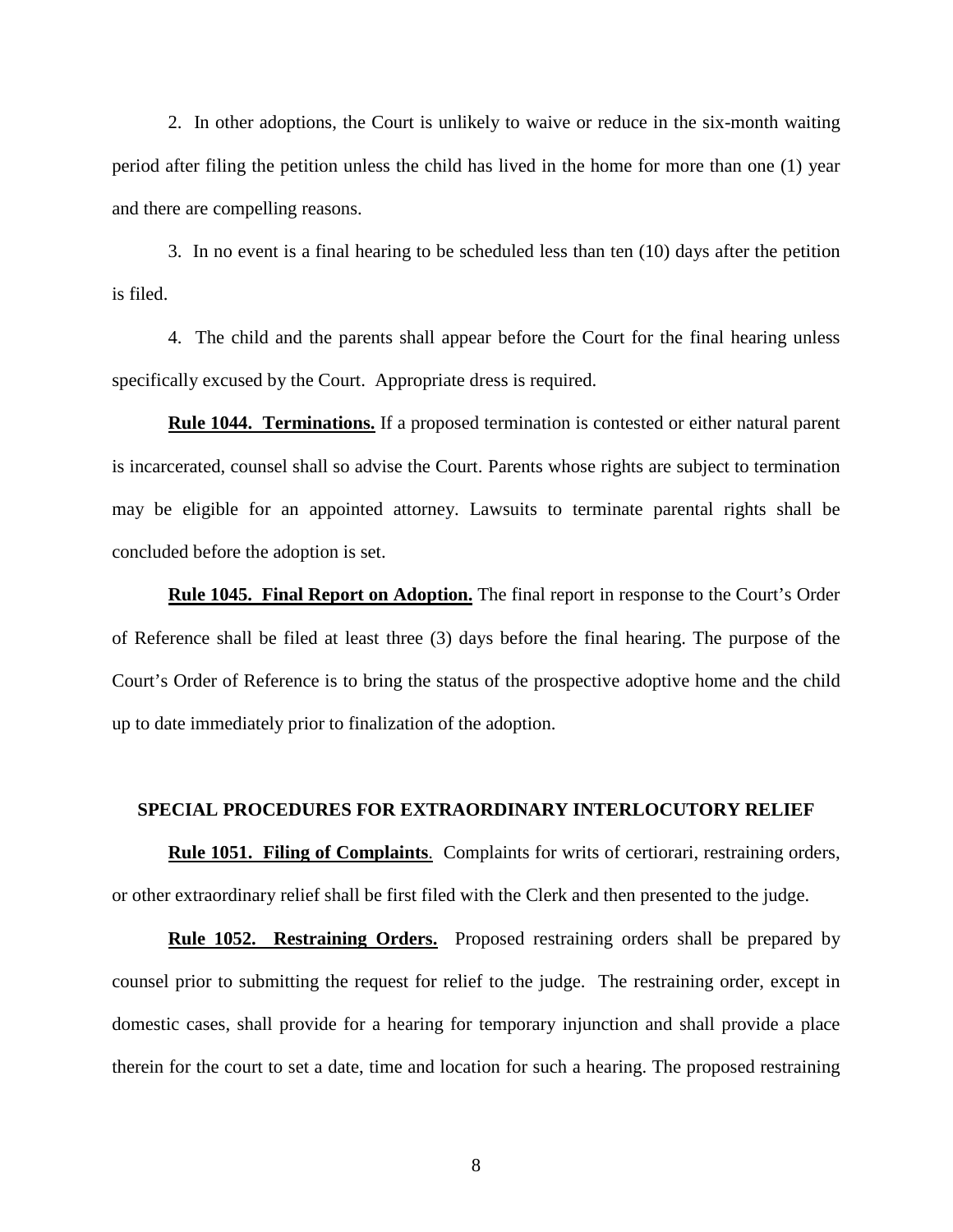order shall also provide a place for an amount of the bond to be filed with the Clerk before the restraining order is issued by the Clerk for service on an adverse party. In domestic (family law) cases, the court will not issue a temporary restraining order that modifies a pre-existing custody order of any court, unless the moving party shows, to the court's satisfaction, that extraordinary and exigent circumstances exist which cannot otherwise or appropriately be remedied by existing DCS/DHS, agency or police avenues.

**Rule 1053. Setting Hearing for Interlocutory Relief**. Hearings on applications for temporary injunctions and other forms of extraordinary, interlocutory relief shall be set as provided in Rule 1052, above, or in cases where no restraining order is issued, (1) upon motion, or (2) by an order setting the date, time and location for the hearing.

**Rule 1054. Ex Parte Orders of Protection:** If an Order of Protection is filed in Chancery Court, the Clerk and Master will assist the Petitioner or, if unable to do so, will refer the Petitioner to the Chancellor who will designate someone to assist the Petitioner. The Ex Parte Order will be considered only upon the completed affidavit and without testimony. The final hearing will be conducted by the Chancellor, or by a special designated judge or judicial commissioner.

#### **JURY TRIALS IN CHANCERY COURT**

**Rule 1060. Notification to Court of Jury Demand**. When a case in Chancery Court is to be tried by a jury, counsel shall call that fact to the personal attention of the Chancellor, when the case is being set for trial.

**Rule 1061(a). Draft Jury Instructions.** A minimum of seven (7) days before the trial is to begin, the party first demanding a jury shall file with the Chancellor a draft set of jury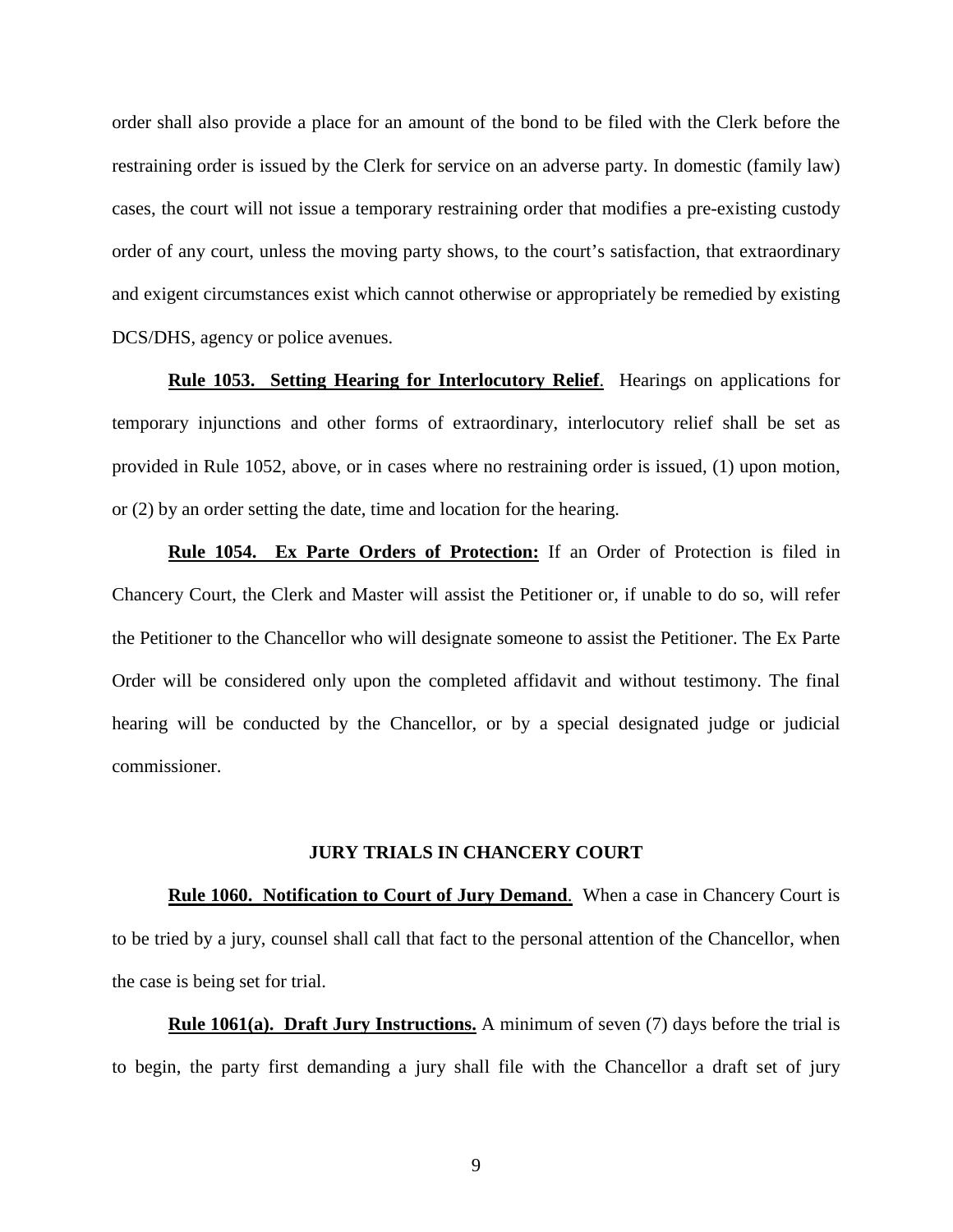instructions, in electronic format, on all substantive issues to be decided by the jury. An adverse party may, but is not required to, submit a responsive set of draft instructions, in electronic format, before trial selection of a jury begins. The parties may submit additional or modified draft instructions after presentation of all the evidence in the case and before argument of counsel, or otherwise directed by the court.

**Rule 1061(b). Requests for Special and/or Specific Jury Instructions**. Requests for special jury instructions and requests for specific instructions from the Tennessee Pattern Jury Instructions are entirely optional with counsel. If, however, counsel want to request special jury instructions, specific TPI charges, requests for special verdicts or interrogatories to the jury, such requests should be filed whenever practical at least seven working days before the trial, with one copy filed with the Clerk one electronic version with Chancellor Cox and one served on adversary counsel by that same date. If a counsel request specific TPI charges, reference should be made to the TPI number and the entire text of the particular charge does not need to be set out. All requests made pursuant to this section should be numbered. When counsel submits special requests pursuant to Rule 51, T.R.C.P., copies shall be furnished to adversary counsel. When a request for an instruction is made and the request is for a Tennessee Pattern Jury Instructions verbatim, the request shall be made by reference to "TPI (Civil) No. \_\_\_\_\_", or "TPI (Criminal) No. \_\_\_\_". If the request is for a modification of an existing instruction, the request shall identify the instruction to be modified by number and identify the deletion or addition. When a request for an instruction is made and there is no instruction on the subject in the Tennessee Pattern Jury Instruction, this fact and the authority relied upon must be stated in the request. Such requests shall be filed with the court and served upon opposing counsel and/or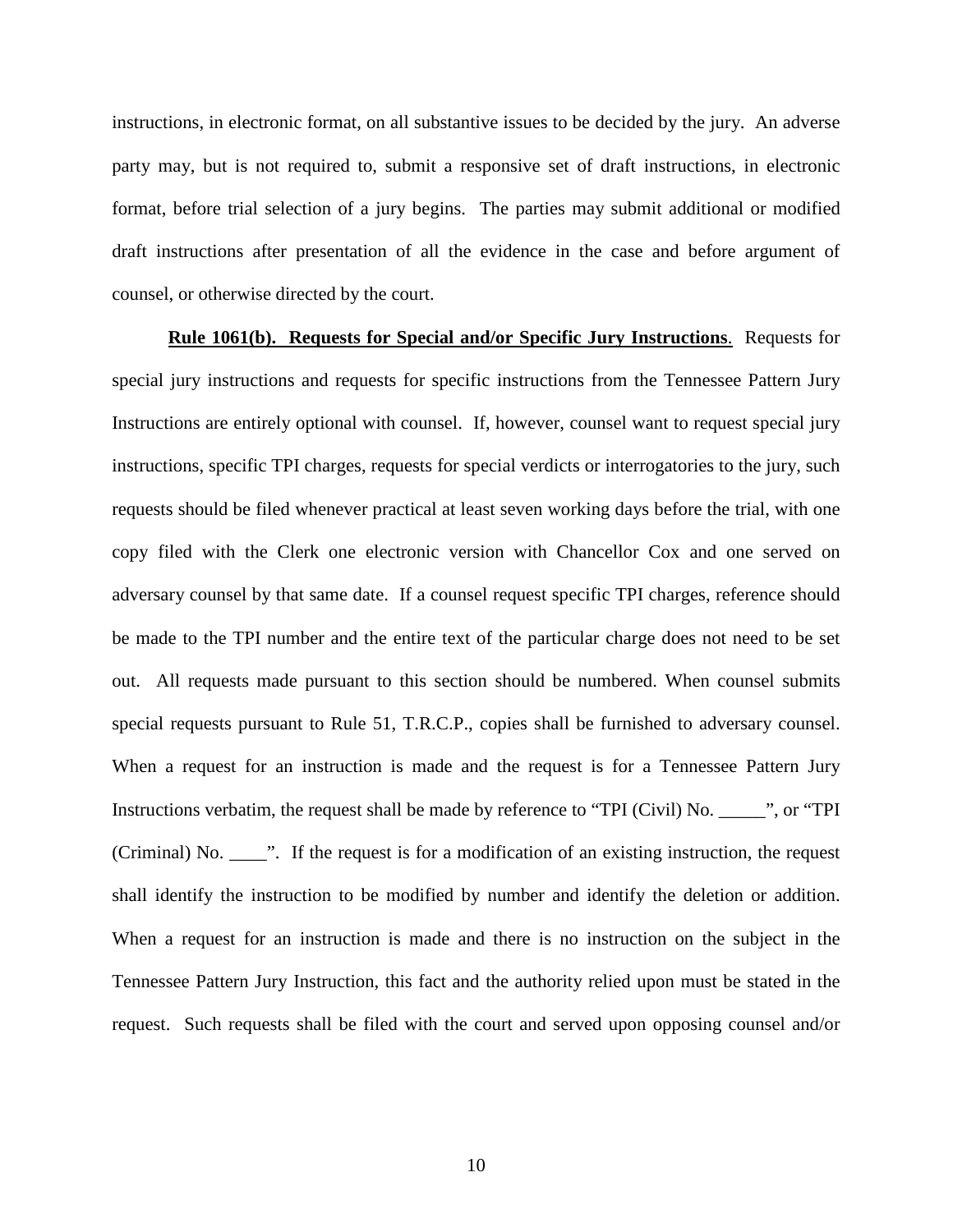party without counsel a minimum of seven days prior to commencement of trial unless the necessity of said request arises unexpectedly during the course of the trial.

**Rule 1062. Pre-Trial Conference**. A pre-trial conference shall be scheduled with the court a minimum of seven days in advance of the scheduled jury trial. It is the responsibility of counsel for the parties to schedule said pre-trial conference with the court, either directly through the Chancellor, Chancellor's Administrative Assistant, or the Clerk and Master of the county in which such trial is scheduled.

**Rule 1063. Alternate Jurors In Civil Cases:** The *Tennessee Rules of Civil Procedure*  allow Courts to empanel a number of jurors and then, after the case is concluded but before deliberations begin, to select one member of the panel who will not deliberate and effectively becomes the alternate juror. Alternatively, the Rules allow the Court to empanel a number of jurors and an alternate juror, in what may be considered the more traditional manner of selecting juries. Absent agreement or request from counsel, juries in this district will be selected so that the alternate is not determined until immediately prior to the commencement of deliberations.

**Rule 1064. Order of Closing Arguments and Charge to the Jury in Civil Cases:** The *Tennessee Rules of Civil Procedure* allows Courts to charge the jury prior to arguments by counsel, or to allow counsel to argue first and then charge the jury. Absent agreement or request from counsel, the procedure followed will be that the Court will present the charge to the jury after closing arguments.

**Rule 1065. Special Verdicts in Chancery Cases.** Request for special verdicts or written interrogatories made pursuant to Rule 49, T.R.C.P., must be made seven (7) days before commencement of the trial and must be accompanied by proposed verdict forms, written interrogatories, and proposed instructions, which will be given to the jury along with the special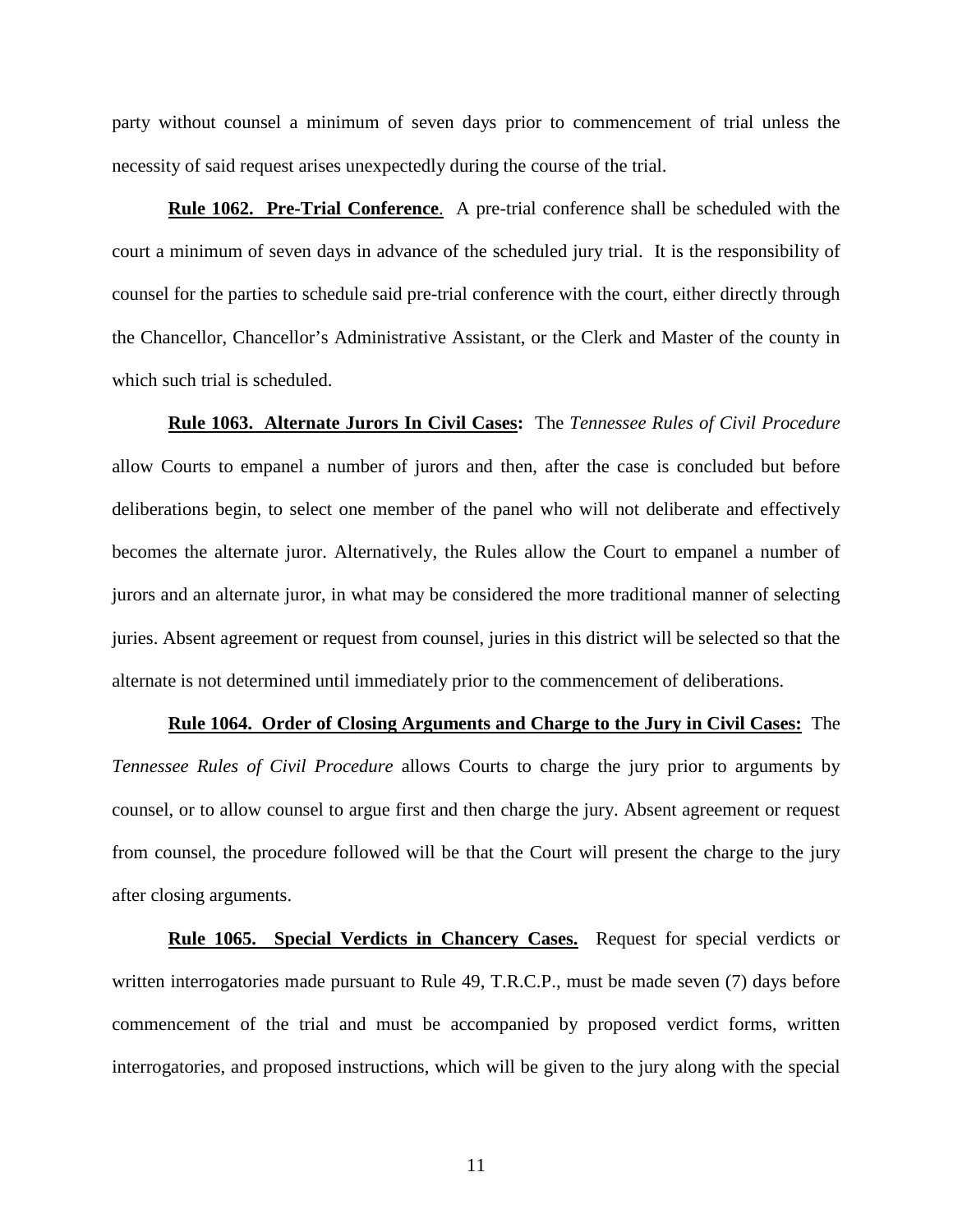verdict forms or interrogatories. The court shall inform counsel of its proposed action on the requests prior to their arguments to the jury.

# **SPECIAL PROCEDURE FOR PROBATE MATTERS**  FOR ALL COUNTES IN THE 17<sup>TH</sup> JUDICIAL DISTRICT

### **Rule 1070. Petitions to Probate Wills and Appoint Executors and Petitions to**

**Appoint Administrators**. Sworn Petitions, by interested parties\*, to probate a Will or Codicil and appoint an executor or administrator with will annexed, and petitions to appoint an administrator shall contain:

- 1. The petitioner $\Box$ s name and address.
- 2. The decedent  $\Box$  name, age (if known), date and place of death, and residence address at date of death.
- 3. A copy of the document(s) offered for probate attached as an exhibit to the petition.
- 4. Have attached thereto as an exhibit any affidavit of a subscribing witness to any Will or Codicil, which affidavit has been made after the decedent's death and is not attached to the original Will or Codicil. In the case of a Holographic Will, the testimony of two (2) witnesses, in person, as to the handwriting of the decedent, except, for good cause, one such witness may give an affidavit or deposition.
- 5. A statement that the decedent died intestate or the date of execution of the document(s) offered for probate (if known) and the names of all attesting witnesses of the document(s) offered for probate.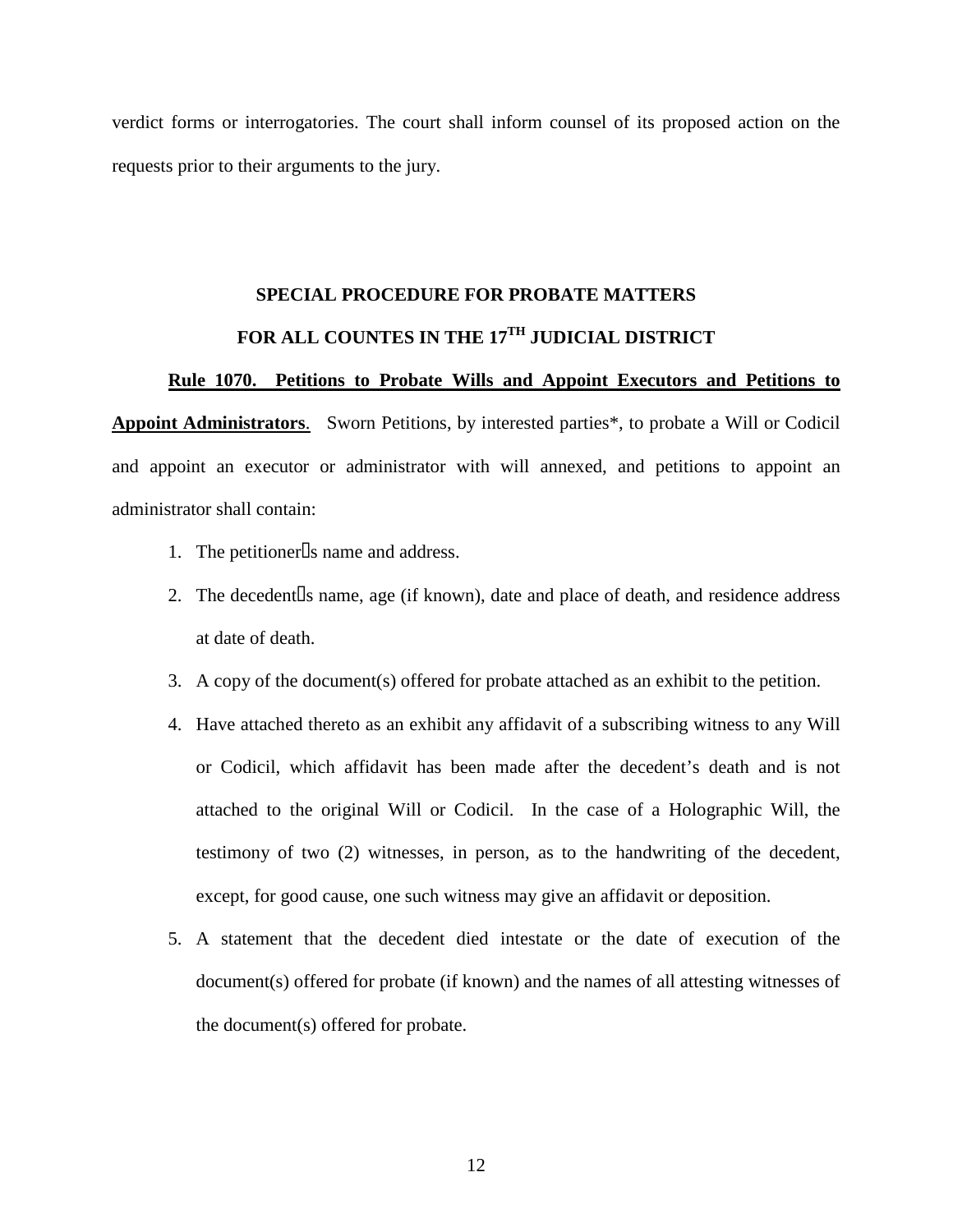- 6. If the decedent died intestate, the name, age (if known), mailing address, and relationship of each heir at law.
- 7. If the decedent died testate, the names, relationships, and city of residence of the devisees and legatees and those who would otherwise be entitled to the decedent s property under the laws of intestate succession.
- 8. The identification of any heirs of beneficiaries who are minors or are under a disability.
- 9. Unless bond is waived by the document offered for probate or in writing by all interested parties as authorized by statute, an estimate of the fair market value of the non-real estate assets. If an estate is open for more than one (1) year, proof that the bond is still in full force and effect must be provided to the court.
- 10. Whether the document offered for probate waives the filing of any inventory and accounting or whether such is not otherwise required by law.
- 11. A statement that the petitioner is not aware of any instrument revoking any document being offered for probate, and that the petitioner believes the document being offered for probate is the decedent's last Will.
- 12. Have attached thereto as an exhibit a sworn statement as to any waiver or renunciation which is relevant to the appointment of a personal representative.

\*Interested parties include a spouse, a beneficiary, a legatee, a devisee, a fiduciary, an heir, and an income and remainder beneficiary of a trust. Pursuant to *Tennessee Code Annotated,* a creditor may also be an interested party after the expiration of six (6) months from the date of death.

### **Rule 1071. Hearings and Determinations by Clerk and Master**. The Clerks and

Masters of all counties in the  $17<sup>th</sup>$  Judicial District are authorized and empowered to grant letters of administration and letters testamentary, appoint administrators and executors, probate Wills in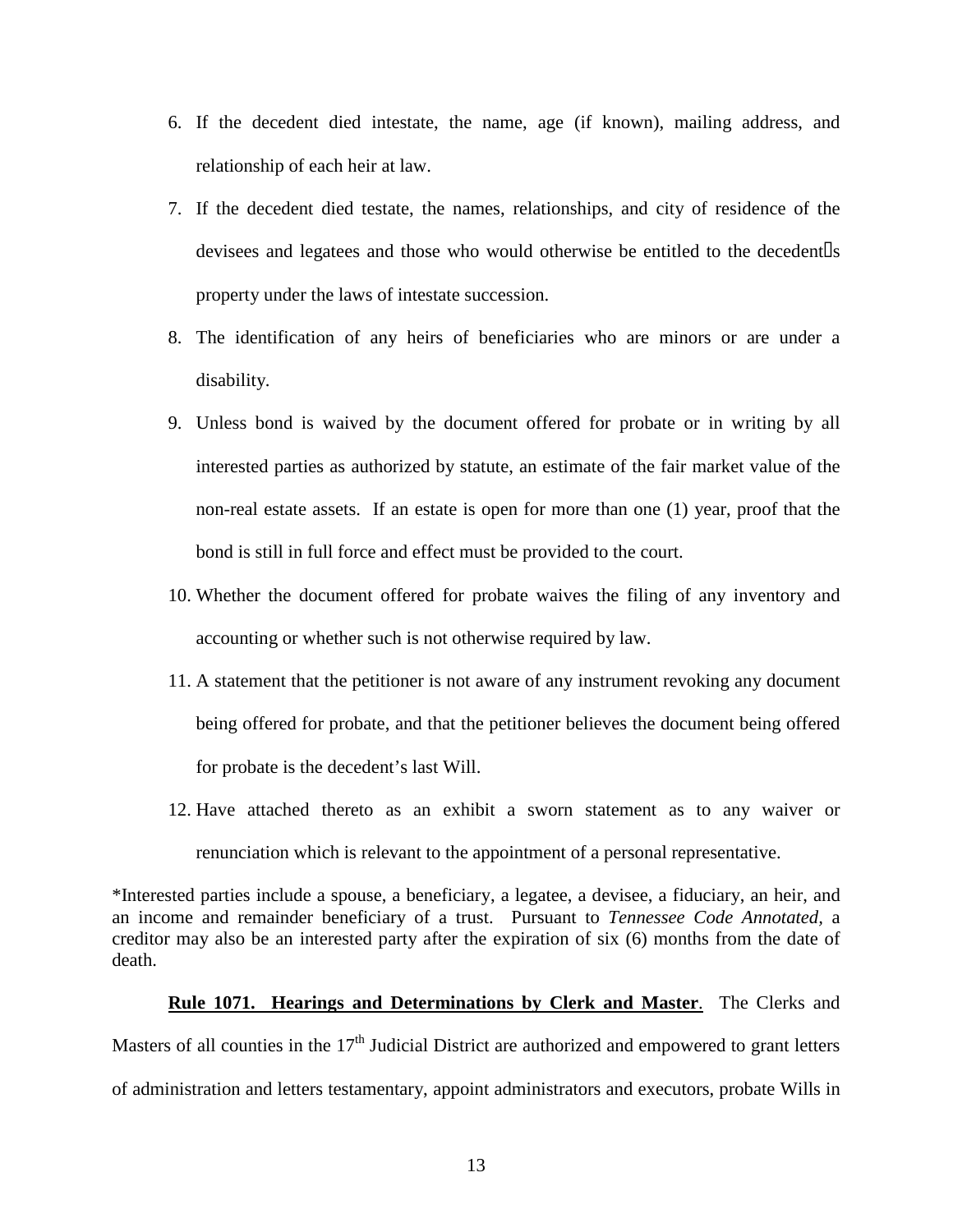common form, take and state all accounts and settlements, and to do those duties enumerated pursuant to *Tennessee Code Annotated* Section 16-16-201(b). Despite the authority granted to the various Clerks and Masters within the district, any one of them shall have the discretion to refer any matter he/she is empowered to hear under said section to the Chancellor for determination.

**Rule 1072. Attorneys.** An attorney who files a petition commencing a probate proceeding, or otherwise becomes the attorney of record for an estate or its personal representative, shall, by reasonable and diligent effort, cooperate with and encourage the personal representative in properly and punctually managing, administering, distributing and closing the estate. The attorney may not withdraw except by motion joined by the personal representative, or after reasonable notice to the personal representative, and then only in accordance with Ethical Consideration 2-32 and Disciplinary Rule 2-110 of the Code of Professional Responsibility, adopted as Rule 8 of the Supreme Court of Tennessee.

**Rule 1073. Specially Set Hearings.** The judge will set for hearing at a certain day and time petitions for the following:

1) To sell and encumber real estate;

2) To ratify unauthorized encroachments;

3) To admit Wills to probate in solemn form;

4) To admit a copy of a Will that has been lost or spoliated;

5) On exceptions to claims filed in an estate;

6) On exceptions to reports or others of the Clerk and Master;

7) On motions or petitions to review and modify determinations and order of the Clerk and Master;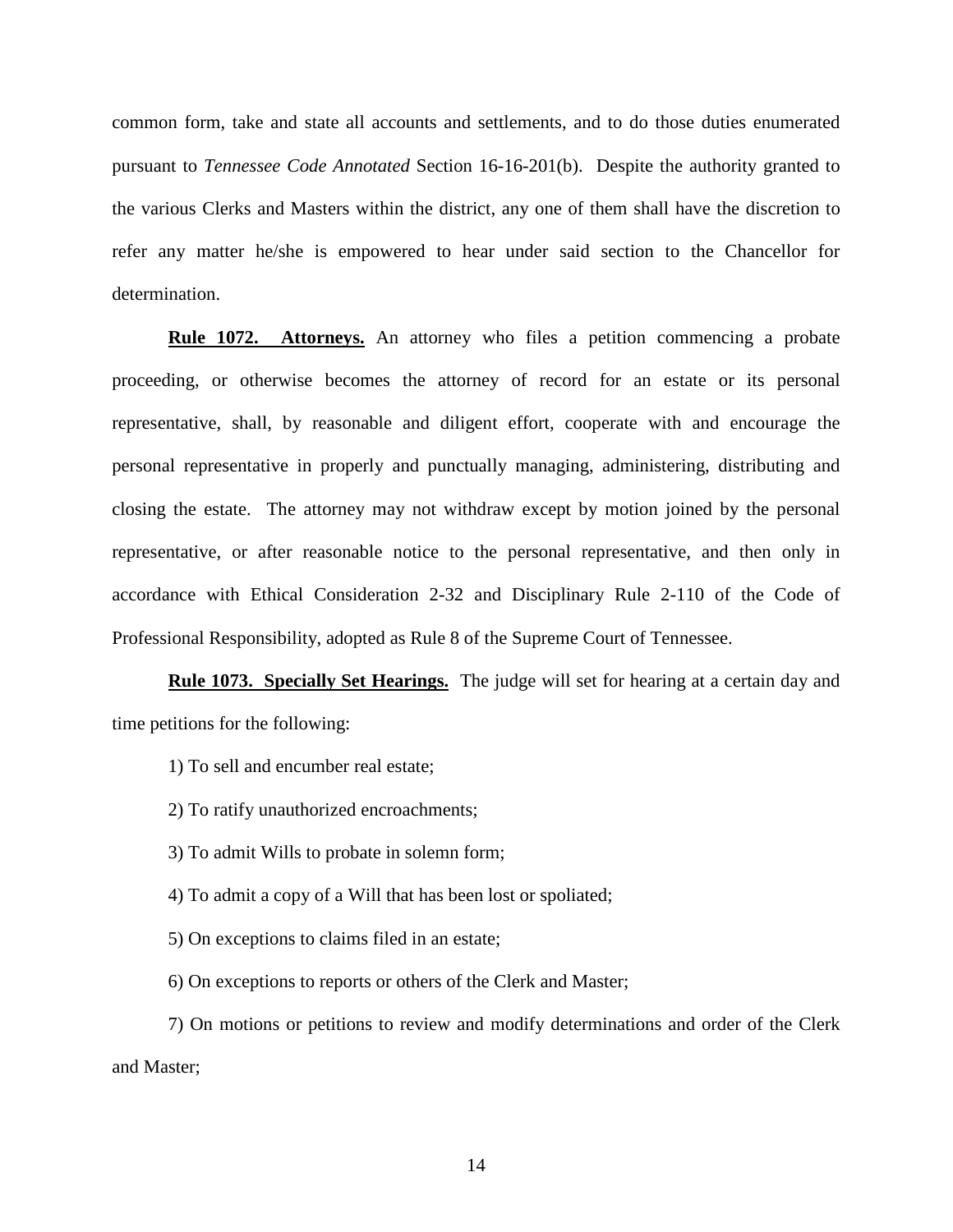8) All other contested matters; and

9) Any other matter deemed proper by a judge or by the Clerk and Master due to the amount of time required or the questions involved.

Before any such hearing, a minimum of five (5) days notice shall be given by the Clerk and Master to the personal representative, unless such personal representative is the petitioner, notice shall be to all beneficiaries of the estate.

### **Rule 1074. Inventories and Accountings.**

1. Inventories and accountings may be waived (1) if the Will so provides, or (2) if all of the residuary beneficiaries or legatees file waivers excusing the personal representative from the requirement. If a residuary beneficiary is under a disability or the estate is insolvent, a final accounting cannot be waived. A Sworn Statement in Lieu of Final Accounting is required even if accountings are waived. Inventories must be filed within sixty (60) days of the letters being issued, unless within said sixty days (60), the judge grants an extension of time for filing upon written motion of the personal representative stating good cause for the extension accompanied by a preliminary inventory as complete as due diligence of the personal representative and his lawyer permits, and a proposed date for the filing of the inventory, not to exceed nine (9) months from the granting of the Letters.

(b) Accountings, Sworn Statements or Petitions in Lieu of Final Accounting shall comply with all the requirements of the statutes, shall state the gross taxable value of the estate and be filed within fifteen (15) months of the granting of Letters, unless an extension is granted by the court. Approval of personal representative fees and attorney fees may be included in the Sworn Statement or Petition. Sworn Statements or Petitions in Lieu of Annual Accountings may also be filed by the personal representative(s) to give the court a status report as to the disposition of the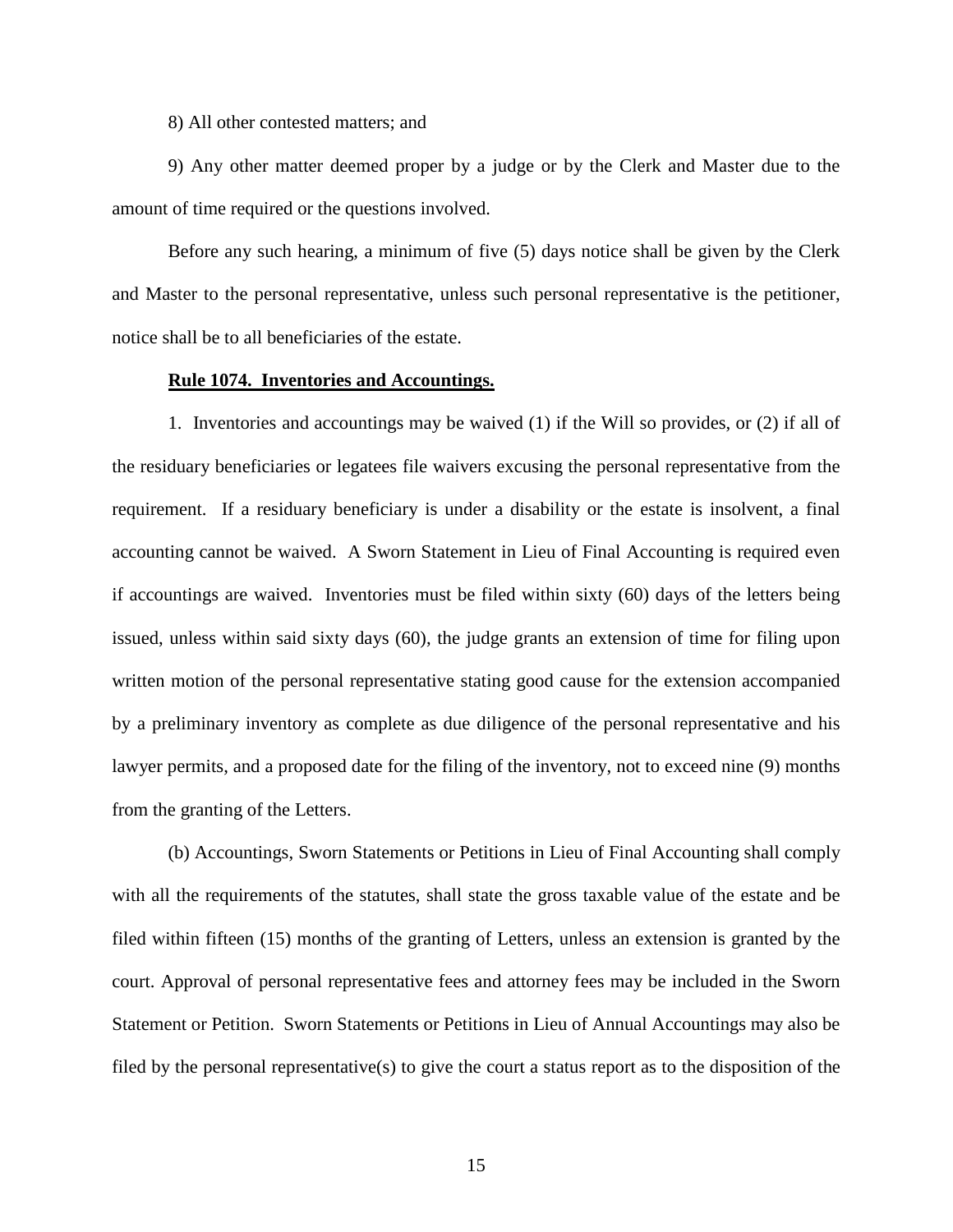estate in order to comply with the *Tennessee Code Annotated* requirement to file an accounting within fifteen (15) months from the appointment of the fiduciary, and then annually thereafter.

(c) Notice of the filing and taking of an accounting must be as provided by law.

(d) The final documents shall bear a certificate of the personal representative that the estate has been distributed in accordance with the instrument admitted to probate, or, in intestate cases, in accordance with the laws of descent and distribution.

(e) Upon failure to file accountings within the time required by law, the Court may revoke letters issued to a personal representative and appoint the Public Administrator or a successor personal representative.

(f) If an estate is not closed within two (2) years from the date of qualification of the personal representative, additional time to file accountings will be granted only upon motion and notice to interested parties.

**Rule 1075. Closure of Estates.** An estate may be closed with the filing of the following:

1. The filing of a detailed accounting, supported by lawful vouchers or checks, or a sworn statement or petition in lieu of an accounting; which would contain a statement that the time for filing claims with an estate has expired and all claims filed against the estate have been satisfied or released, a statement that no beneficiary is under a disability, as well as a statement that no part of the estate escheats under the laws of Tennessee.

2. A receipt and waiver from each heir, beneficiary or trustee, which has been sworn that they have received his or her share of the estate, and further waives formal notice of the final accounting. In the event that a receipt and waiver cannot be obtained, a court date will be set to finalize the estate, and notice shall be given to that person or entity.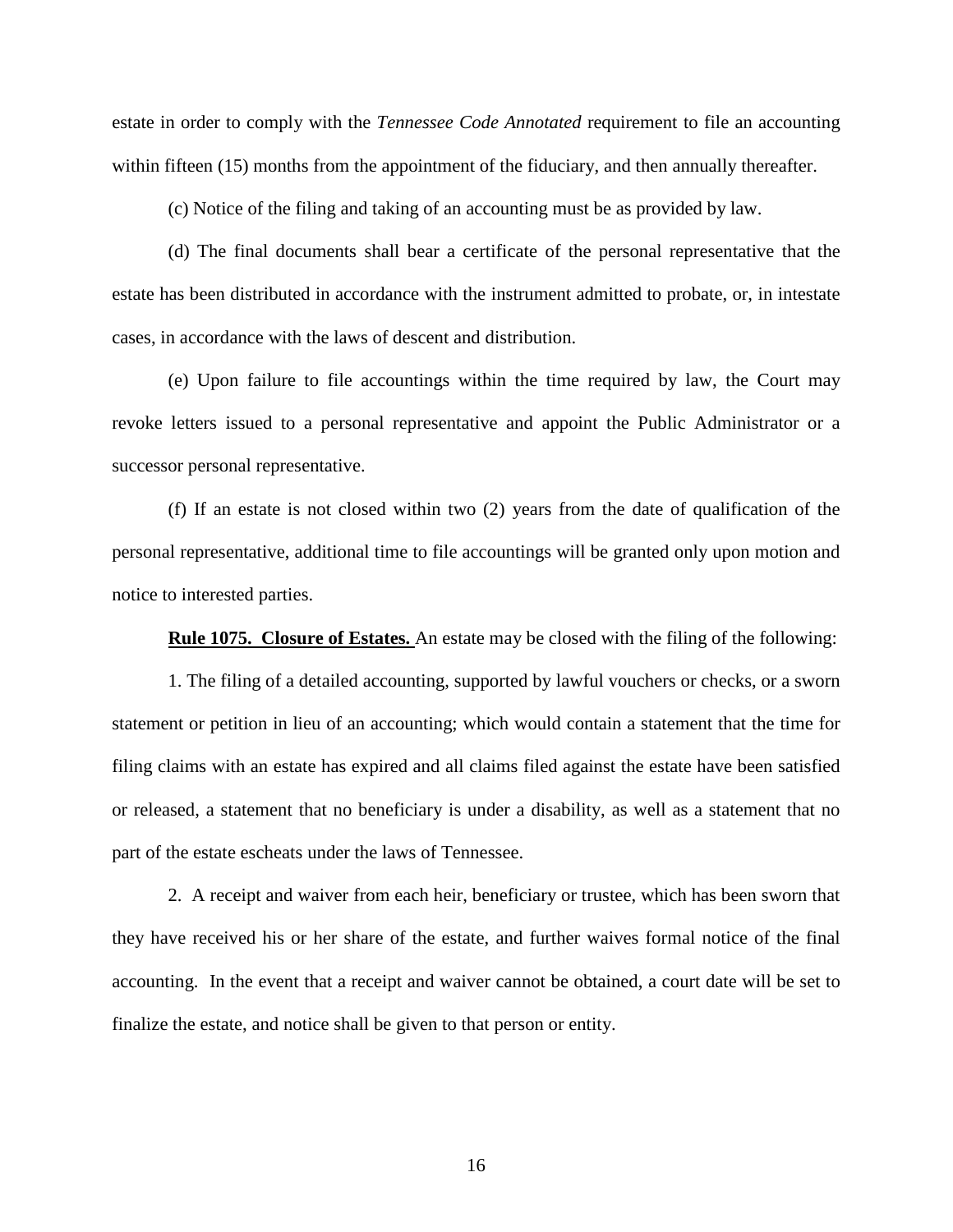3. A certificate from the Commissioner of Revenue showing full payment of inheritance taxes or non-taxability of the estate, or upon filing of statement pursuant to *Tennessee Code Annotated* Section  $67-8-409(g)(1)$ , that said estate is exempt from filing an inheritance tax return, if applicable;

4. A release from the Bureau of TennCare for individuals over the age of fifty-five (55) stating that the State of Tennessee is not entitled to any recovery. If the deceased is under the age of fifty-five (55), a sworn statement may be included in the original documents to probate or in the final documents to close the estate.

5. A notarized statement from the personal representative and each beneficiary that he/she has been notified of their potential liabilities under *Tennessee Code Annotated* Section 30-  $2-307(a)$  (2), if applicable.

6. A notarized statement from the personal representative that, pursuant to *Tennessee Code Annotated* Section 30-2-306, the personal representative has mailed or delivered by other means a copy of the published or posted notice to all creditors of the decedent of whom the personal representative has actual knowledge or who are reasonably ascertainable by the personal representative, at the creditors' last known addresses, if applicable.

All closing documents shall be presented to the Clerk and Master for review and approval before the final order is submitted to the Chancellor to close the estate.

If a personal representative fails to comply with their fiduciary requirements within the original or extended time, the Clerk and Master shall send to the personal representative and his attorney a notice for the personal representative and his attorney to personally appear before the judge of this court at a certain place, day and time to show cause why the required action has not been taken, which show cause hearing shall be held not less than five (5) days nor more than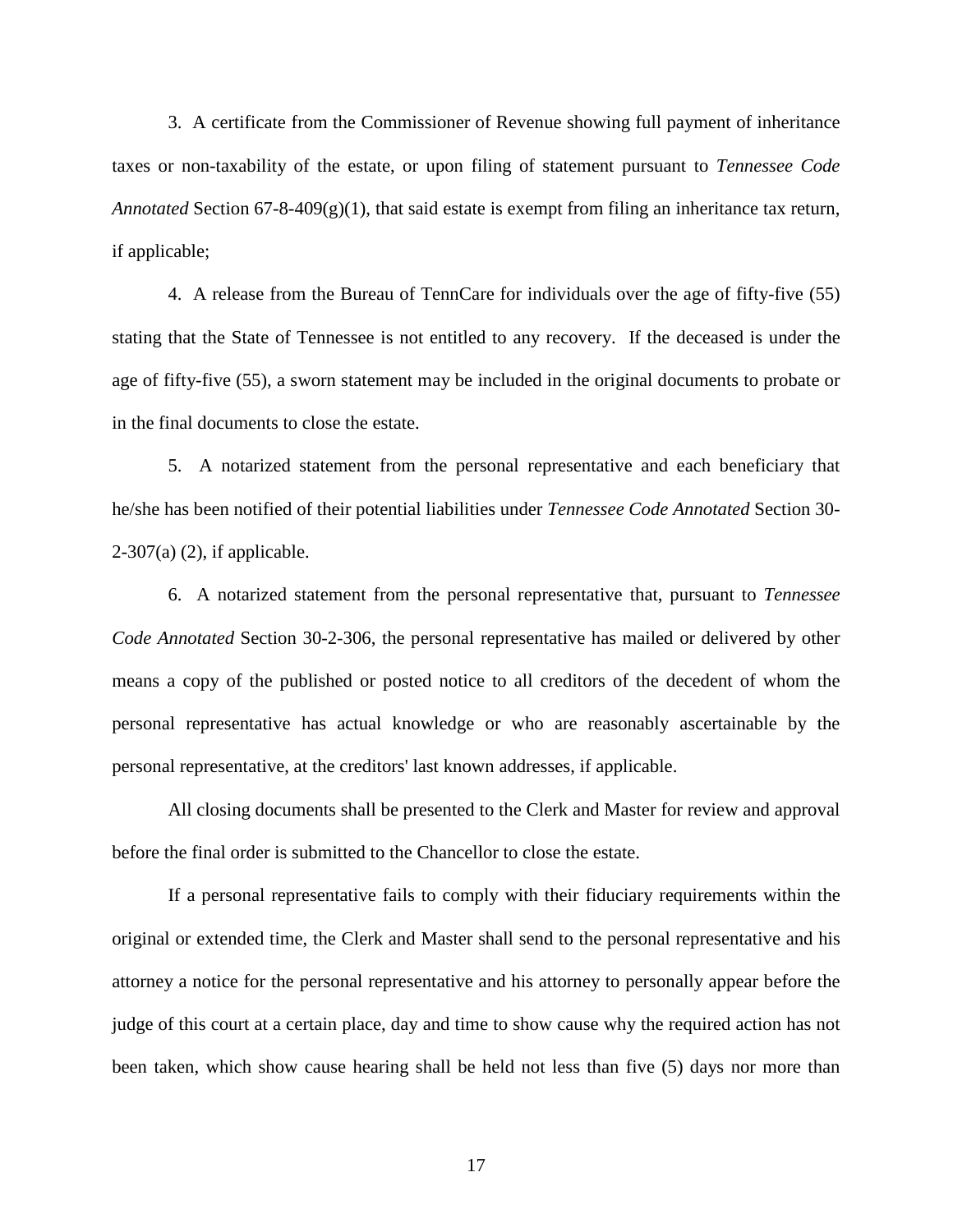thirty (30) days after the mailing said notice with return receipt requested; or if necessary served by personal service. At such show cause hearing, the personal representative and his attorney shall file with the court the most complete inventory, or the most complete accounting to date, as the case may be, by due diligence of the personal representative and attorney. If the court is not satisfied after said show cause hearing of the good faith efforts and diligence of the personal representative or attorney, either may be removed by the court with possible loss of compensation for services rendered and with possible liability for expenses and damages incurred by the estate for lack of diligence. Willful violations of the rules and orders of the court may also be punished as contempt.

**Rule 1080. Conservatorships and Guardianships.** Conservatorships and Guardianships filed in Chancery Court must comply with all the requirements of Title 34 of the *Tennessee Code Annotated.* A separate petition must be filed for each respondent. Separate docket numbers shall be assigned to each petition, and there shall be a separate Final Order in each case.

1. **Conservatorships.** The petition shall be verified and shall contain the information required by statute and these rules. Petitioner shall list the names and addresses of all persons to whom notice is required. Notice shall be given by the Clerk to all interested parties and a notice of hearing shall be served on the respondent and any person, institution or residential provider having care or custody of the respondent by guardian ad litem or as otherwise authorized under the *Tennessee Rules of Civil Procedure*. The respondent shall also be served with a document defining the respondent's enumerated rights as required by law. A verified statement for a physician or psychologist in accordance with shall be filed, if available, with the petition or, if not then available, before or at the hearing. The court is allowed and encouraged to appoint a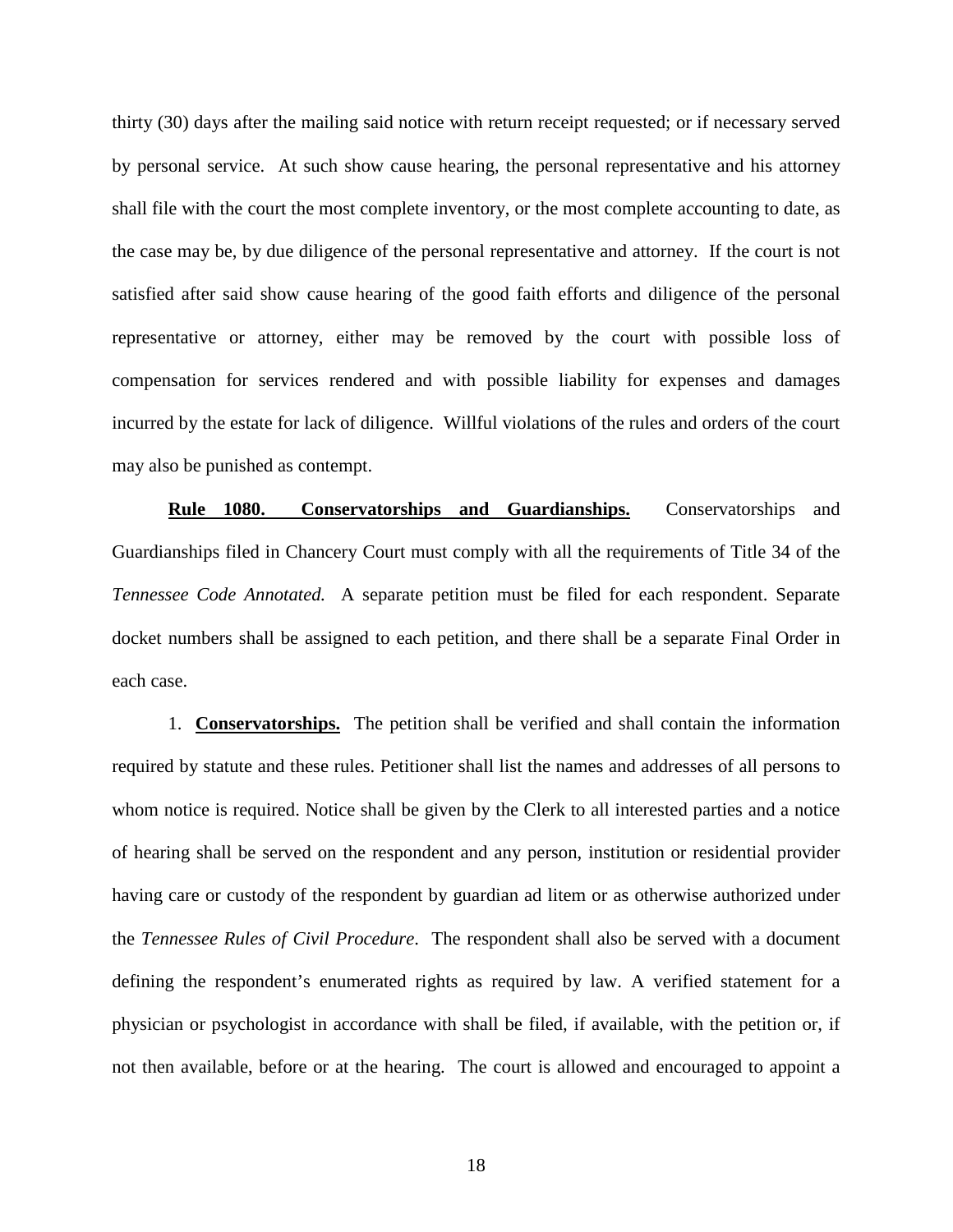Guardian *Ad Litem* (GAL), even in cases where the respondent is represented by counsel. The petition may include a request that the GAL, Attorney *Ad Litem*, or the conservator have specific experience or expertise in matters to be faced by the respondent. In emergency situations, when no judge is available, the Clerk and Master may appoint a GAL. The GAL owes a duty to the court to investigate and make recommendations, and is not an advocate for the respondent or any other party. The GAL must interview the respondent in person, reviews all documents to make sure the record reflects a need for a fiduciary and further if the proposed fiduciary is appropriate candidate for such appointment. The GAL shall also investigate the nature and extent of the respondent's property and the financial capabilities and integrity of the proposed fiduciary.

 2. **Guardianships.** The petition shall be verified and shall contain the information required by statute and these rules. Notice shall be provided to all interested persons, and service upon the respondent shall be in accordance with law. If the guardianship necessitates a Guardian *Ad Litem* (GAL), the court may, in its discretion, appoint one to represent the best interest of the minor.

3. **Orders.** All orders appointing a guardian or conservator shall contain the information required by appropriate statute and these rules, including the ward's full name and date of birth and the specific powers to be exercised by the fiduciary and the specific powers retained by the person with a disability. The order shall also recite whether the need for a bond, annual accounting and other annual reports required by law exist. If the powers of the fiduciary are limited, the order must address that limitation.

4. **Bonds.** Bonds are always required except when waived by the court. When required, bonds must be posted with the Clerk prior to the issuance of letters. Bonds must be renewed annually as long as the fiduciary serves.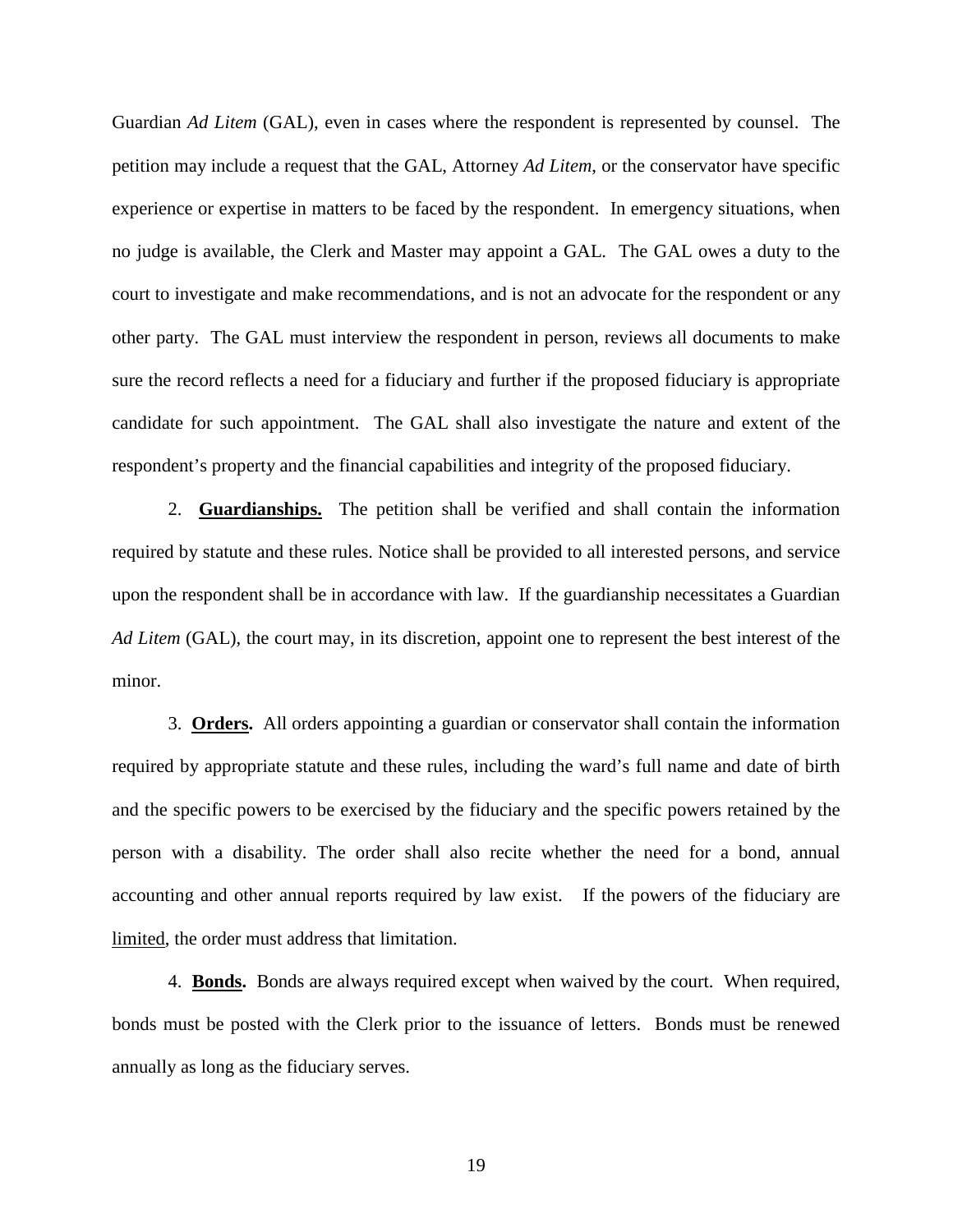5. **Letters.** The letters must recite the specific powers to be exercised by the fiduciary and any specific powers that may be retained by the person with the disability; or in the alternative a copy of the order must be attached to the letters if it specifies duties of fiduciary. If the letters are limited or temporary, it shall be noted on the letters by the Clerk.

6. **Conservatorship Training Video**. Prior to obtaining letters, the fiduciary must provide the court with a sworn statement that the fiduciary has viewed the "Basic Conservatorship Training Video" available from the Conservatorship Association of Tennessee at catenn.org.

7. **Accountings**. The first accounting is due after the six (6) month anniversary of appointment. The first annual accounting is due sixty (60) days after the twelve (12) month anniversary date of appointment and annually thereafter. The law does not allow for extensions of time to file accountings. All accountings must be supported by lawful vouchers or checks. An annual report regarding the mental or physical condition of the ward shall be filed with the annual accounting and cannot be waived. If a fiduciary does not have authority over the ward's property the fiduciary does not have to submit financial accountings.

8. **Emergency Procedure**. In certain cases, the Court may appoint a conservator on an emergency basis for a period not to exceed sixty (60) days and cannot be extended. An Attorney Ad Litem must be appointed and reasonable notice must be given unless there is a sworn petition that the respondent will be substantially harmed. If appointed without notice, notice must be given within forty-eight (48) hours, and a hearing to be held within five (5) days. The appointment of a conservatorship under this statute, with or without notice, is not a determination of the respondent's incapacity. The temporary conservator may be removed at any time and if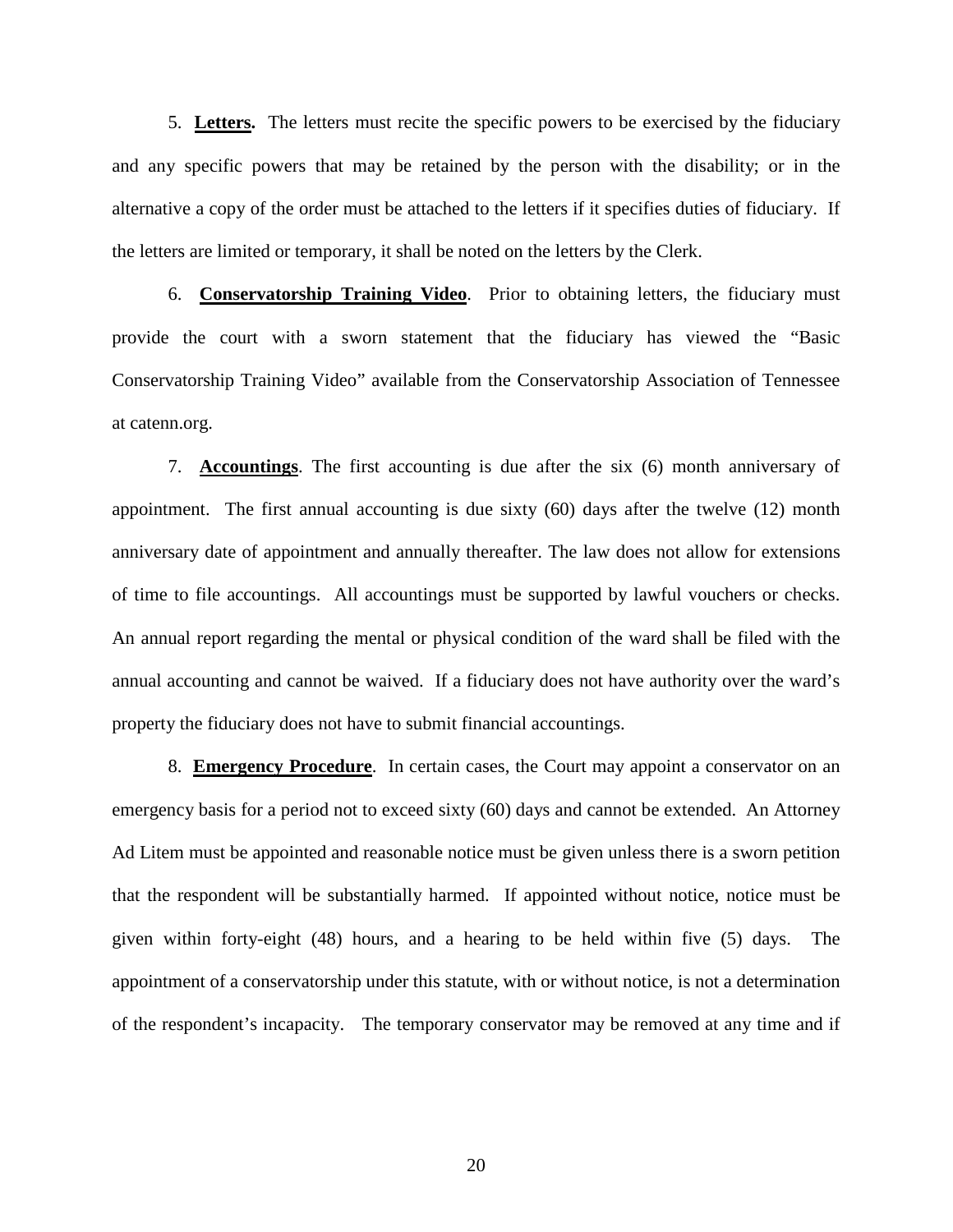necessary, a GAL may be appointed. The court may require the temporary conservator to file any necessary reports. All other rules regarding the respondent's property apply.

### 9. **Closure.**

**a. Conservatorships -** The ward can ask for the conservatorship to be ended, even without a written request. If this is requested, there must be a hearing. The Court may request a physical or medical examination at the hearing or prior to. If a ward dies, the fiduciary must give notice to the court as soon as possible and a final accounting will have to be presented to the court. Receipts from the ward's estate may be used, if necessary, to support the accounting. An order will be entered to close the conservatorship.

**b. Guardianships -** When a child reaches the age of majority. A guardianship may be closed by filing a final accounting, supported by lawful vouchers, and approval by the Clerk before a final order is signed to close the guardianship. In the event, a guardianship needs to be converted to a conservatorship, this can be accomplished by the filing of a motion and if granted, the rules that apply to conservatorship would now be applicable.

## **SPECIAL PROCEDURE FOR DELINQUENT TAX COLLECTION** FOR ALL COUNTES IN THE 17<sup>TH</sup> JUDICIAL DISTRICT

**Rule 1090. Collection of Delinquent Taxes**. A lawsuit to collect delinquent property taxes filed in Chancery Court must comply with all the requirements of Title 67, or other applicable Titles, of the *Tennessee Code Annotated*.

**Rule 1091. Collection of Taxes prior to Lawsuit**. A Clerk and Master shall not collect any delinquent taxes until after the filing of the lawsuit pursuant to Title 67 of the *Tennessee Code Annotated*. During the interim period when the Trustee closes out the taxes to be turned over to the Delinquent Tax Attorney for Collection and before the filing of the lawsuit to collect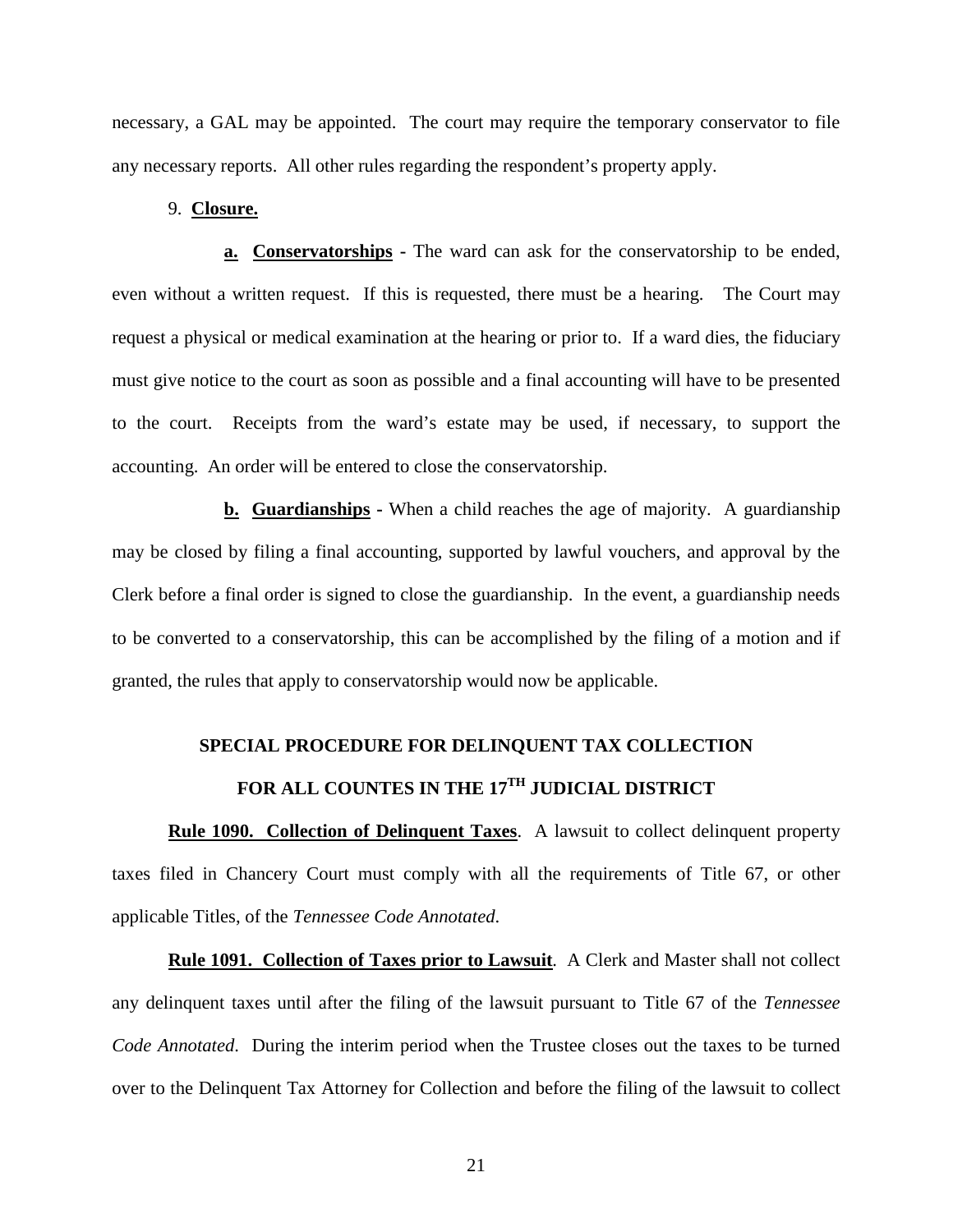the Delinquent Taxes, the Clerk and Master does not have any authority to collect the said delinquent taxes, and shall not, until the lawsuit is officially filed in the Chancery Court.

**Rule 1092. Record Searches.** The Delinquent Tax Attorney or another attorney designated by the Delinquent Tax Attorney shall perform a record search on each parcel to be sold and shall submit the written findings to the Clerk and Master prior to the sale. Once the completed record search is filed with the Court, the Delinquent Tax Attorney will be entitled to a fee, which shall be set by the Court. If a record search reveals that a parcel has an "unknown" owner, pursuant to the records in the Tax Assessor's Office or in the Register of Deed's Office, the Delinquent Tax Attorney shall take the necessary steps, pursuant to *The Tennessee Rules of Civil Procedure* and the *Tennessee Code Annotated*, to correct the title prior to the order to sale the said parcel for delinquent property taxes.

**Rule 1093. Collection of all taxes due at the time of the sale.** When an order to sale is entered with the court for a particular parcel, the initial bid for that parcel shall include ALL taxes that are delinquent, and fees associated therewith, as well as any other current taxes which may be due as of the date of the sale.

**Rule 1094. Sale of Property for Delinquent Property Taxes.** A Delinquent Property Tax Sale shall be held on or before December 31 of the calendar year following the year that the lawsuit is filed (e.g. suit filed April 1, 2017, sale held on or before December 31, 2018) to collect the delinquent property taxes, unless said sale is continued by a court order or if there are not enough delinquent property taxes remaining in the lawsuit warranting the costs of a sale. The Clerk and Master, or her designee, shall conduct the sale and require certified funds from each purchaser, on the day of the delinquent property tax sale, to alleviate the cost of a parcel having to be sold again due to insufficient funds of a purchaser.